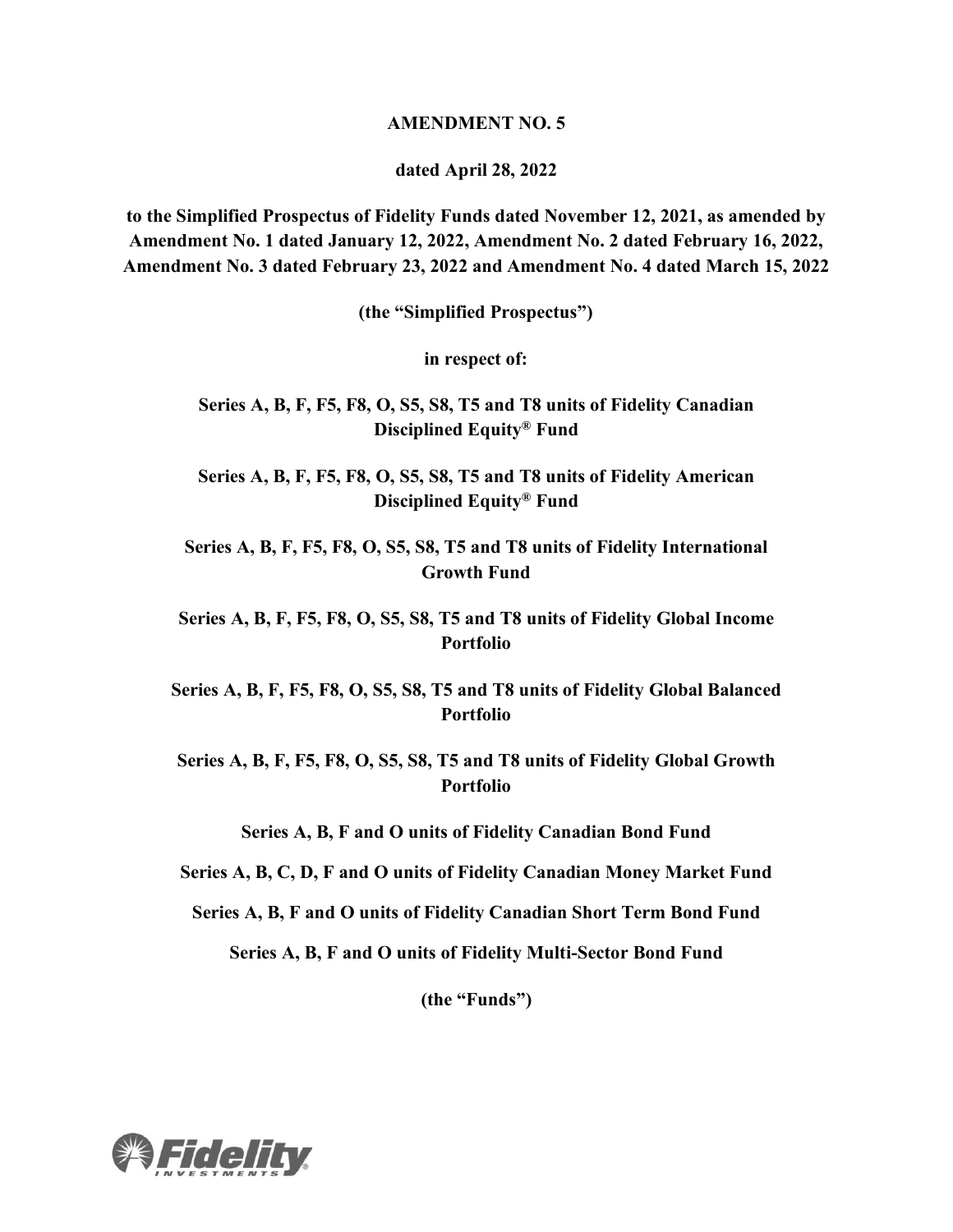The Simplified Prospectus is being amended to add Private Wealth Series units to the Funds.

# **AMENDMENTS TO THE SIMPLIFIED PROSPECTUS**

The technical amendments to the Simplified Prospectus required to effect these amendments are set out below:

## 1. Front Cover and Back Cover

The front and back covers are amended to indicate that Private Wealth Series units are available for each of the Funds.

- 2. What is a mutual fund and what are the risks of investing in a mutual fund?
	- (a) The third sentence under the subheading entitled "What the mutual fund pays" on page 5 is deleted and replaced with the following:

"Managers collect this fee directly from the mutual fund itself, not from individual investors, except for Series O and the Private Wealth Series, where a negotiated management fee is charged directly to investors."

(b) The third sentence of the second paragraph under the subheading entitled "Series risk" on page 19 is deleted and replaced with the following:

"No expenses are charged to the Funds for any Series O or Private Wealth Series units that they issue."

#### 3. Purchases, switches and redemptions

(a) The following is added as a new paragraph directly below the fifteenth paragraph under the subheading entitled "How to buy, redeem or switch units of a series of a Fund" on page 25:

"Private Wealth Series units are only available to the Fidelity Private Wealth Portfolio Managers that act on behalf of their clients who have granted them discretionary investment authority. Private Wealth Series investors must enter into an appropriate investment management agreement with Fidelity."

(b) The last sentence of the second paragraph under the subheading entitled "About sales charges" on page 26 is deleted and replaced with the following:

"You don't pay sales charges if you invest in Series F, F5, F8, O, P or Q units or in the Private Wealth Series units, which are only available to certain investors."

(c) The two paragraphs under the subheading entitled "Switching Series B units" on page 30 are deleted and replaced with the following: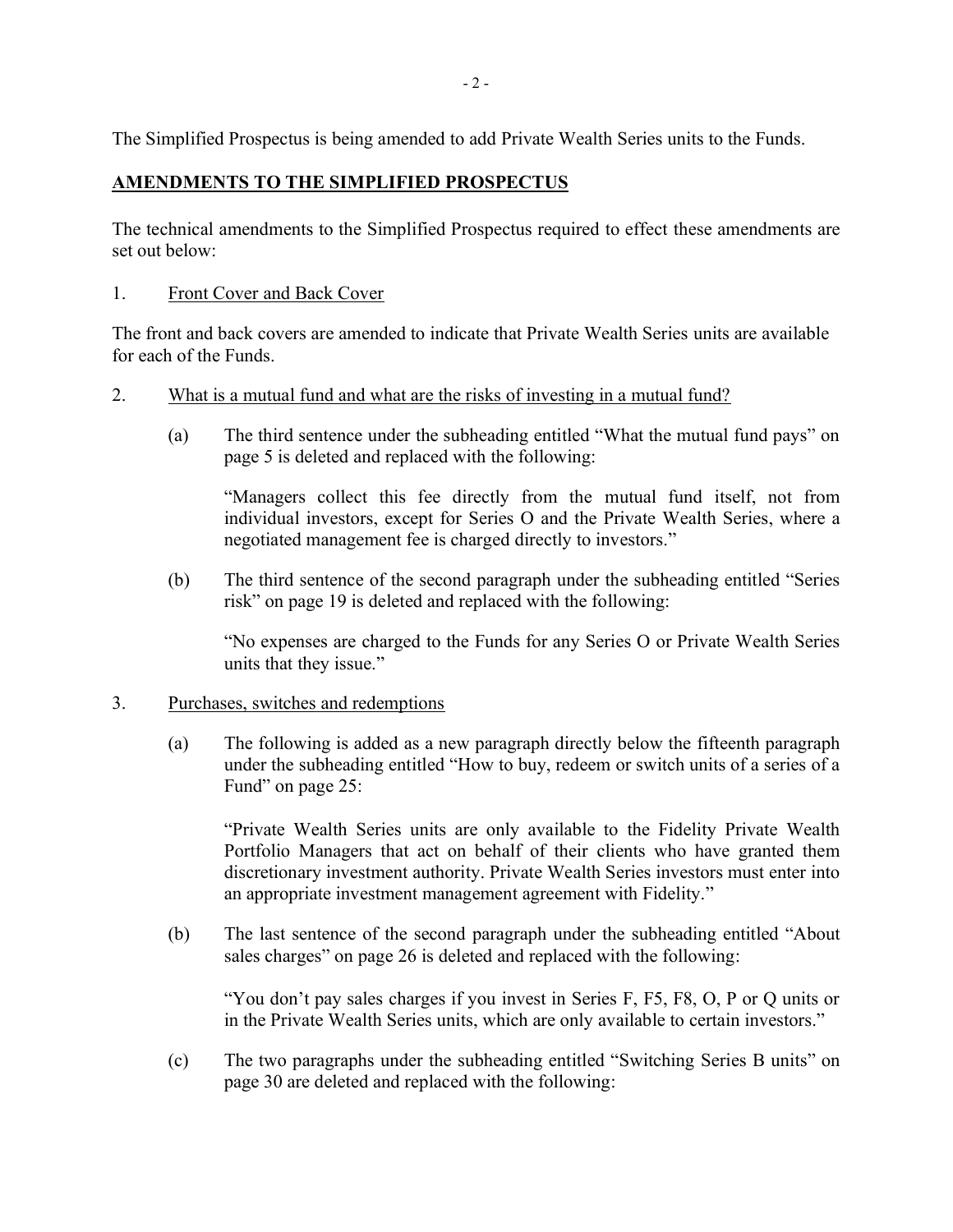"You can switch from Series B units that you bought under the *initial sales charge* option to Series D, F, F5, F8, I, I5, I8, O, S5 or S8 or Private Wealth Series units of the same Fund. You may have to pay a fee to your *dealer*. You negotiate that fee with your *financial advisor*. See the *Fees and expenses* section for details.

You can only switch to Series F, F5 or F8 units if you're eligible for these series or to Series O or Private Wealth Series units with our approval."

(d) The two paragraphs under the subheading entitled "Switching Series F units" on page 30 are deleted and replaced with the following:

"You can switch from Series F units to Series B, D, F5, F8, I, I5, I8, O, Q, S5 or S8 or Private Wealth Series units of the same Fund. You may have to pay a fee to your *dealer*. You negotiate that fee with your *financial advisor*. See the *Fees and expenses* section for details.

You can only switch to Series O or Q or Private Wealth Series units with our approval. No fee is payable for this switch."

(e) The two paragraphs under the subheading entitled "Switching Series F5 units" on page 30 are deleted and replaced with the following:

"You can switch from Series F5 units to Series B, F, F8, I, I5, I8, O, Q, S5 or S8 or Private Wealth Series units of the same Fund. You may have to pay a fee to your *dealer*. You negotiate that fee with your *financial advisor*. See the *Fees and expenses* section for details.

You can only switch to Series O or Q or Private Wealth Series units with our approval. No fee is payable for this switch."

(f) The two paragraphs under the subheading entitled "Switching Series F8 units" on page 30 are deleted and replaced with the following:

"You can switch from Series F8 units to Series B, F, F5, I, I5, I8, O, Q, S5 or S8 or Private Wealth Series units of the same Fund. You may have to pay a fee to your *dealer*. You negotiate that fee with your *financial advisor*. See the *Fees and expenses* section for details.

You can only switch to Series O or Q or Private Wealth Series units with our approval. No fee is payable for this switch."

(g) The following is added directly below the second paragraph under the subheading entitled "Switching Series O units" on page 31: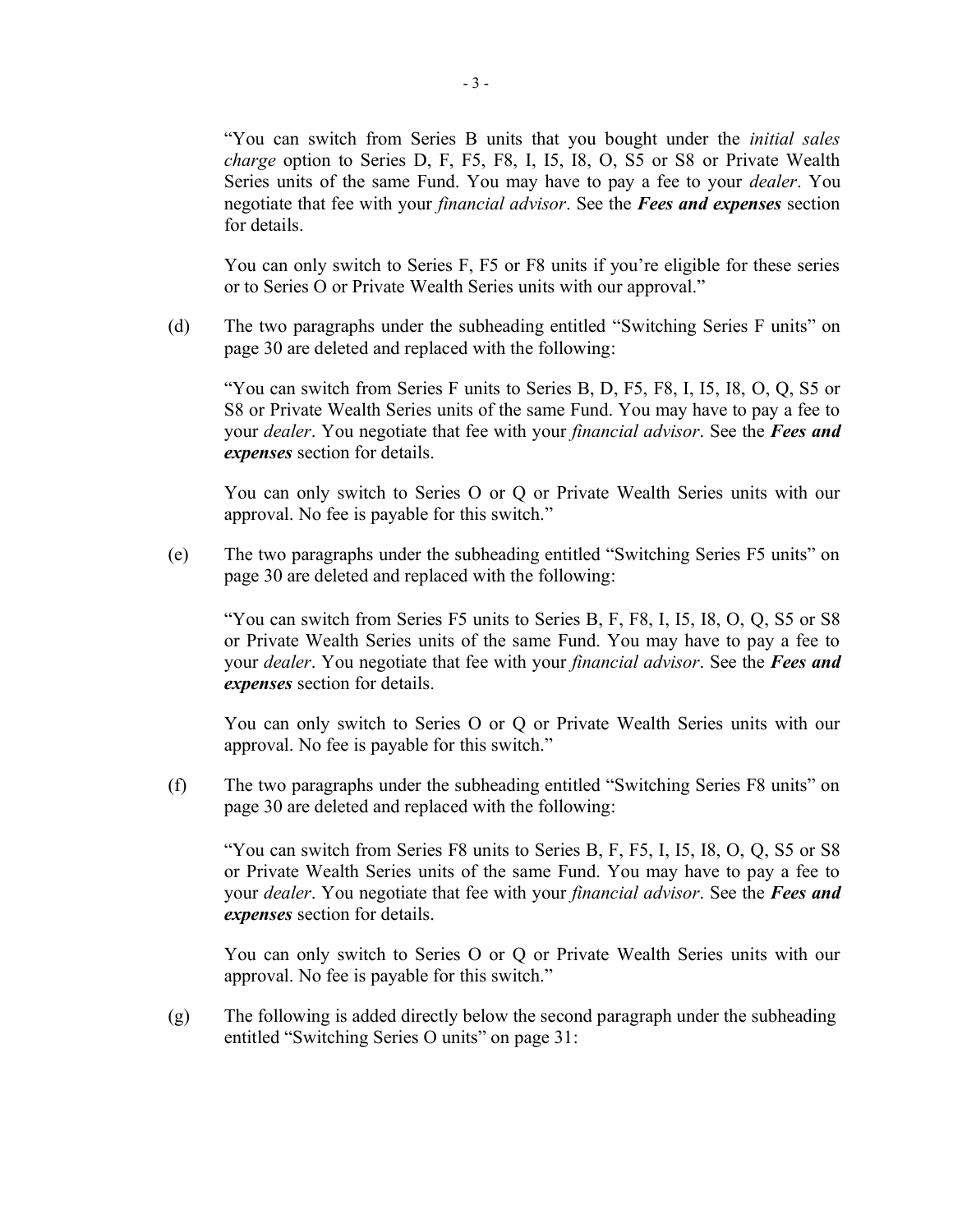#### "**Switching Private Wealth Series Units**

You can switch from Private Wealth Series Units to Series B, F, F5, F8, O, S5 or S8 units of the same Fund. You may have to pay a fee to your *dealer*. You negotiate that fee with your *financial advisor*. See the *Fees and expenses* section for details.

You can only switch to Series F, F5 or F8 units if you're eligible for these series or to Series O units with our approval. No fee is payable for this switch."

(h) The two paragraphs under the subheading entitled "Switching Series Q units" on page 31 are deleted and replaced with the following:

"You can switch from Series Q units to Series B, D, F, F5, F8, O, S5 or S8 or Private Wealth Series units of the same Fund. You may have to pay a fee to your *dealer*. You negotiate that fee with your *financial advisor*. See the *Fees and expenses* section for details.

You can only switch to Series F, F5 or F8 units if you're eligible for these series or to Series O units or Private Wealth Series units with our approval. No fee is payable for this switch."

(i) The two paragraphs under the subheading entitled "Switching Series S5 units" on page 31 are deleted and replaced with the following:

"You can switch from Series S5 units that you bought under the *initial sales charge* option to Series B, F, F5, F8, I, I5, I8, O or S8 or Private Wealth Series units of the same Fund. You may have to pay a fee to your *dealer*. You negotiate that fee with your *financial advisor*. See the *Fees and expenses* section for details.

You can only switch to Series F, F5 or F8 units if you're eligible for these series or to Series O or Private Wealth Series units with our approval."

(j) The two paragraphs under the subheading entitled "Switching Series S8 units" on page 31 are deleted and replaced with the following:

"You can switch from Series S8 units that you bought under the *initial sales charge* option to Series B, F, F5, F8, I, I5, I8, O or S5 or Private Wealth Series units of the same Fund. You may have to pay a fee to your *dealer*. You negotiate that fee with your *financial advisor*. See the *Fees and expenses* section for details.

You can only switch to Series F, F5 or F8 units if you're eligible for these series or to Series O or Private Wealth Series units with our approval."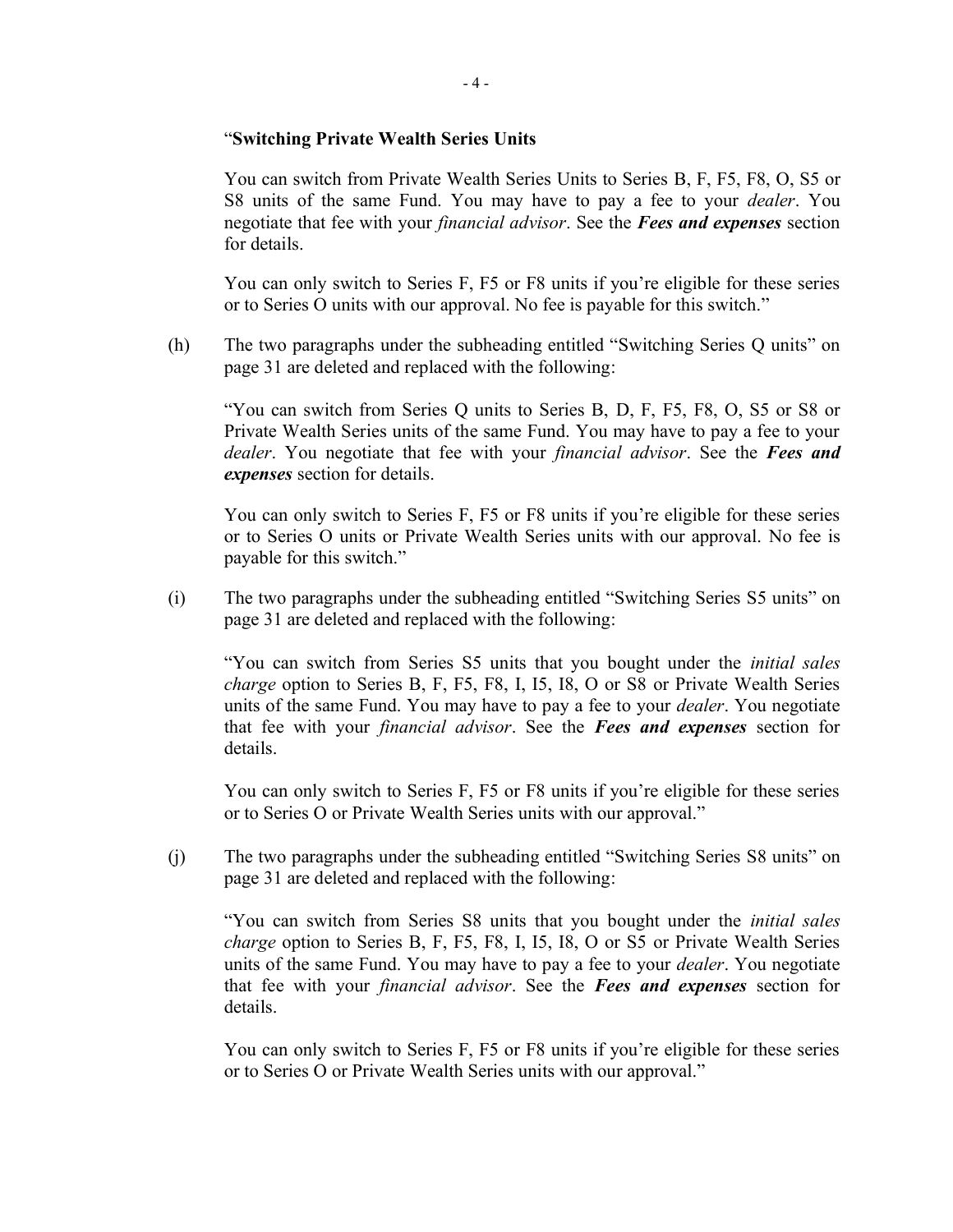#### 4. Optional services

(a) The first sentence under the subheading entitled "Fund eligibility" on page 37 is deleted and replaced with the following:

"All of our Canadian dollar-denominated Fidelity Funds (other than the Fidelity ClearPath® Retirement Portfolios), in all series except Series O and Q and Private Wealth Series units, are eligible for this program."

- 5. Fees and expenses
	- (a) The first two paragraphs under the subheading entitled "Management and Advisory Fees" on page 40 are deleted and replaced with the following:

"Each Fund pays annual management and advisory fees for the management of the Fund, and for the investment management of its portfolio. The fees are used to pay expenses, like employee salaries, research costs, trailing commissions, and promotional expenses. The fees are calculated as a percentage of the net assets of each series of the Fund (except Series O and Private Wealth Series units) and are accrued daily and paid monthly. The management and advisory fees are subject to harmonized sales tax and other applicable taxes, called *Sales Tax*. In some cases, Fidelity may waive its right to receive a portion of the management and advisory fees. You may pay less to invest in the Pools based on the amount you invest in Series I units. See *Fee reductions for the Pools* and *Series I, I5 and I8 units*.

The annual management and advisory fees for each series of units of a Fund, other than Series O and Private Wealth Series, is shown in each Fund's profile. We charge a negotiated management fee directly to investors in the Private Wealth Series units of the Funds (which fee is no greater than 2%) and to investors in Series O of the Funds (which fee is no greater than the maximum of the Series F annual management and advisory fee), excluding the Building Blocks (other than Fidelity Global Innovators® Investment Trust, Fidelity Global Intrinsic Value Investment Trust, Fidelity Insights Investment  $T$ rust<sup>TM</sup> and Fidelity Global Growth and Value Investment Trust). These latter Funds are only available for purchase by the Fidelity Funds and other funds and accounts managed or advised by Fidelity, and do not pay management and advisory fees. Fidelity Global Innovators® Investment Trust, Fidelity Global Intrinsic Value Investment Trust, Fidelity Insights Investment  $Trust^{TM}$  and Fidelity Global Growth and Value Investment Trust are available for purchase by any investor approved by us that has entered into a Series O fund purchase agreement with us, each of which investor is directly charged a negotiated management fee, as well as by the Fidelity Funds and other funds and accounts managed or advised by Fidelity, which investors do not pay management and advisory fees."

(b) The sub-heading under "Operating expenses" and the first sentence under that sub-heading on page 41 are deleted and replaced with the following: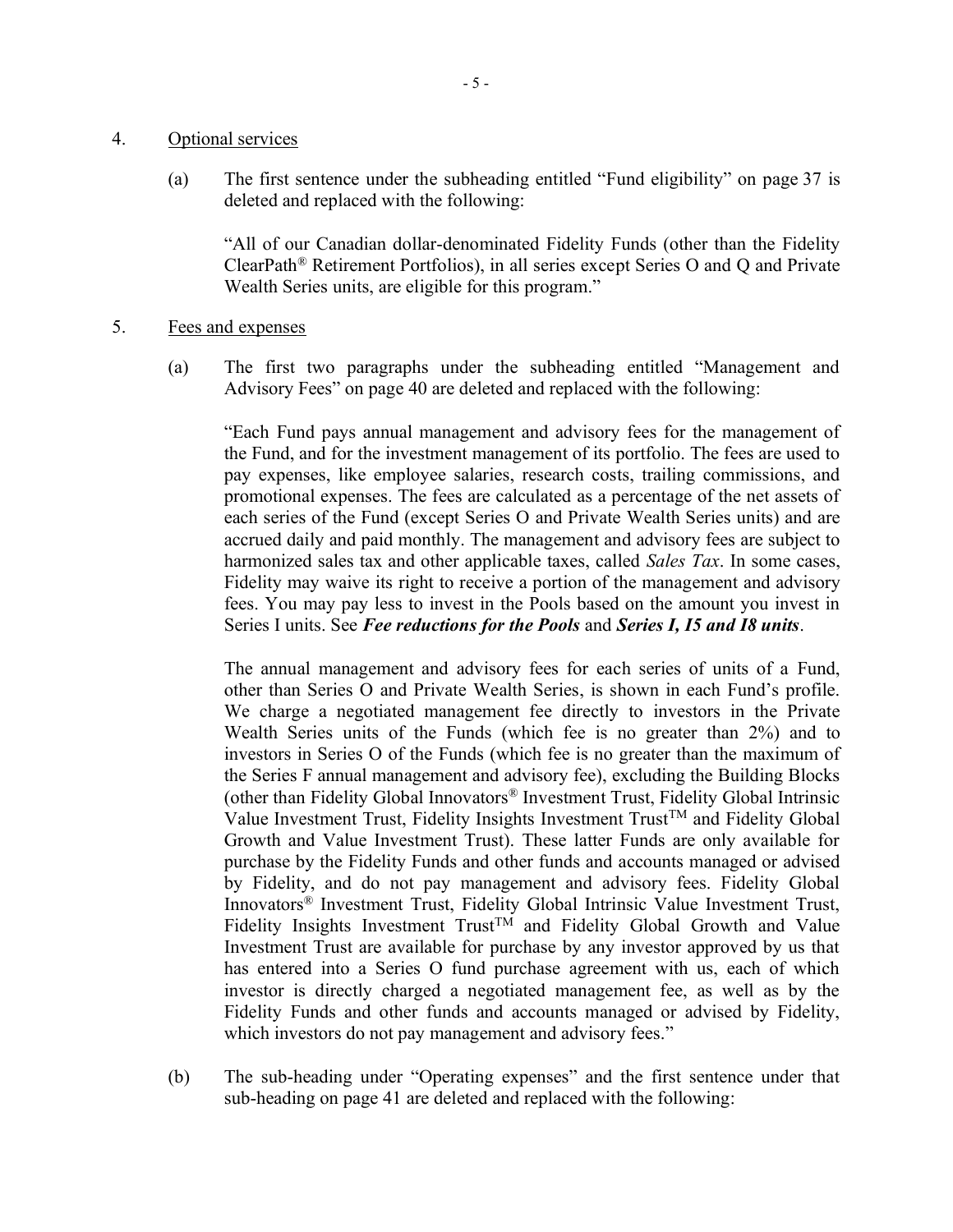## "**All series, except Series O and Private Wealth Series**

For each series of the Funds, except Series O and Private Wealth Series, Fidelity pays all of the operating expenses (including for services provided by Fidelity and/or its affiliates), except for certain costs described below that we refer to as *Fund Costs*, in exchange for a fixed rate administration fee that we refer to as the *Administration Fee*."

(c) The sub-heading "Series O" and the paragraph under that sub-heading on page 42 are deleted and replaced with the following:

# "**Series O and Private Wealth Series**

Fidelity pays all of the operating expenses and other costs incurred by the Funds in respect of Series O and Private Wealth Series units (including for services provided by Fidelity and/or its affiliates), except for the following *Fund Costs*:

- Taxes, including but not limited to, income tax.
- Brokerage commissions and other securities transaction expenses, including the costs of *derivatives* and foreign exchange transactions.
- Interest charges."
- (d) The last sentence of the third paragraph under the subheading entitled "Fidelity Preferred Program (excluding the ETF Funds, Alternative Mutual Funds and Pools)" on page 43 is deleted and replaced with the following:

"You should note that holdings in Private Wealth Series and Series Q units do not count towards determining the value of a *Fidelity Preferred Program* financial group and are not part of the account-linking for the *Fidelity Preferred Program* referred to below."

(e) The next-to-last sentence of the first paragraph under the subheading entitled "Large Account Program (excluding the Pools)" on page 44 is deleted and replaced with the following:

"Holdings in Private Wealth Series and Series Q units do not count towards determining the value of any *LAP financial group*."

- (f) The second sentence under the subheading entitled "Unitholder Notice" on page 47 is amended by adding Private Wealth Series to the list of series.
- (g) The second paragraph under the subheading entitled "*Initial sales charge* option" on page 47 is amended by adding Private Wealth Series to the list of series.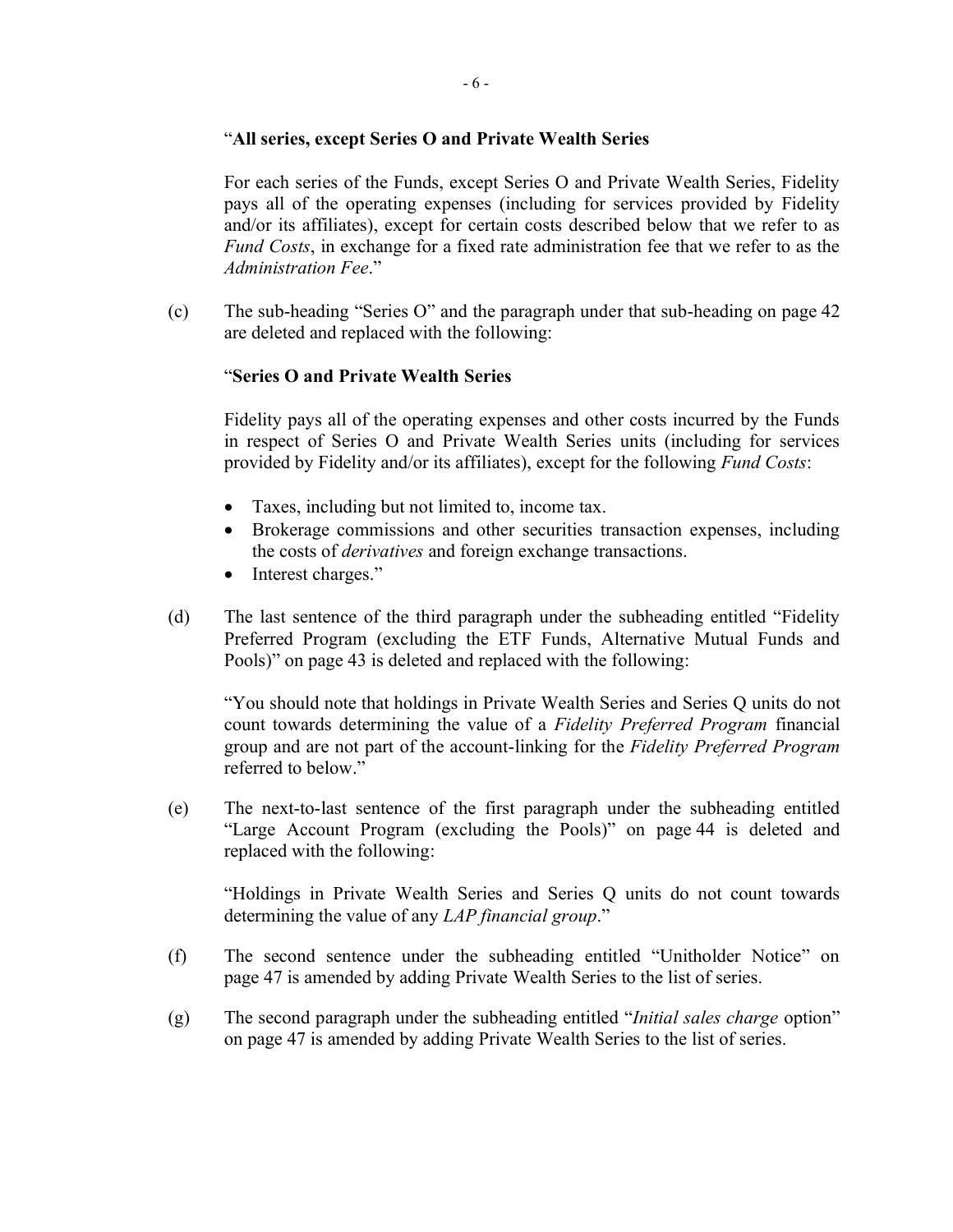- (h) The last paragraph under the subheading entitled "Low load 2 deferred sales charge option" on page 49 is amended by adding Private Wealth Series to the list of series.
- (i) The following is added after the sixth bullet in the fifth paragraph under the subheading entitled "Switch fees" on page 49:
	- "● Private Wealth Series units of a Fund to Series B, S5 or S8 units of the same Fund."
- (j) The second, seventh and eighth bullets in the fifth paragraph under the subheading entitled "Switch fees" on page 49 are deleted and replaced with the following:
	- "● Series B units of a Fund to Series D, I, I5, I8, O, S5 or S8 or Private Wealth Series units of the same Fund.
	- Series S5 units of a Fund to Series B, D, I, I5, I8, O or S8 or Private Wealth Series units of the same Fund.
	- Series S8 units of a Fund to Series B, D, I, I5, I8, O or S5 or Private Wealth Series units of the same Fund."
- (k) The fifth, sixth, seventh and ninth bullets in the seventh paragraph under the subheading entitled "Switch fees" on page 50 are deleted and replaced with the following:
	- "● Series F units of a Fund to Series F5, F8, O or Q or Private Wealth Series units of the same Fund.
	- Series F5 units of a Fund to Series F, F8, O or Q or Private Wealth Series units of the same Fund.
	- Series F8 units of a Fund to Series F, F5, O or Q or Private Wealth Series units of the same Fund.
	- Series Q units of a Fund to Series F, F5 or F8 or Private Wealth Series units of the same Fund."
- (l) The following is added after the eighth bullet in the seventh paragraph under the subheading entitled "Switch fees" on page 50":
	- "● Private Wealth Series units of a Fund to Series F, F5 or F8 units of the same Fund."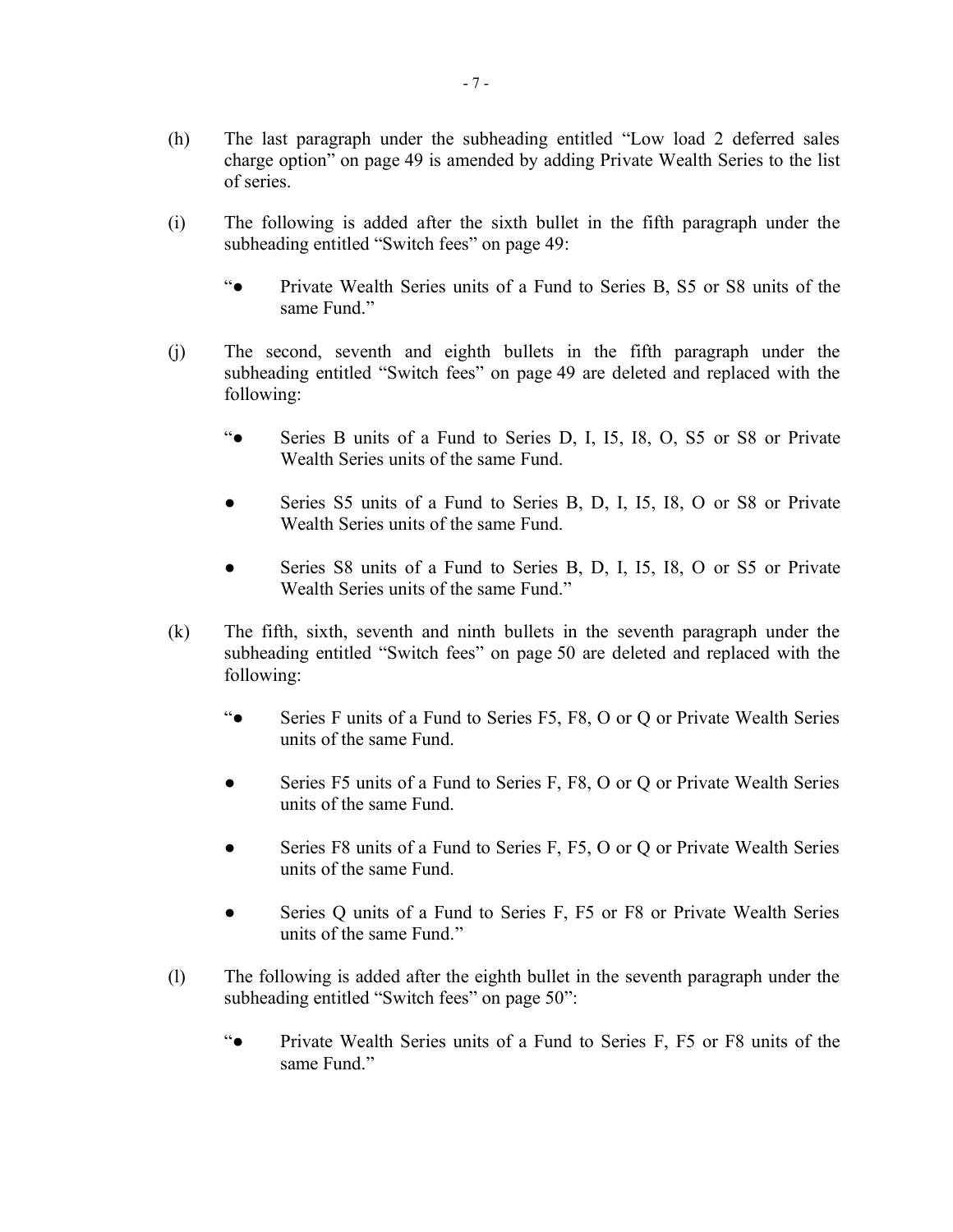(m) The following subheading and paragraph are added following the third paragraph under the subheading entitled "Series O management fee" on page 52:

### "*Private Wealth Series management fee*

The Funds do not pay any management fee in respect of Private Wealth Series units. Instead, you pay a management and advisory fee to Fidelity, which is negotiable. This fee accrues and is paid monthly and does not exceed 2%."

- (n) The second sentence in footnote (1) below the table under the subheading entitled "Impact of sales charges" on page 52 is amended by adding Private Wealth Series to the list of series.
- 6. Income tax considerations for investors
	- (a) The first sentence in the third paragraph under the subheading entitled "Funds held in your non-registered account" on page 58 is amended by adding Private Wealth Series to the list of series.
- 7. Specific information about each of the mutual funds described in this document
	- (a) The following paragraphs are added above the subsection entitled "Series Q units" on page 64:

## "**Private Wealth Series units**

Private Wealth Series units of the Funds are only available for purchase by Fidelity Private Wealth Portfolio Managers that act on behalf of their clients who have granted them discretionary investment authority. Private Wealth Series investors must enter into an appropriate investment management agreement with Fidelity.

Private Wealth Series units have no management and advisory fees or *administration fees*. There are also no sales charges payable by investors who purchase Private Wealth Series units. Instead of paying sales charges, investors in Private Wealth Series units pay Fidelity Private Wealth a fee for the investment advice and/or administration and management services they provide.

If you're no longer eligible to hold Private Wealth Series units, the investment management agreement that you enter into with Fidelity provides for your consent in such situation for Fidelity to switch your Private Wealth Series units of the Funds to Series B or F units of the same Funds. We will switch your Private Wealth Series units to Series F units only if you provide us with the name of the *dealer* to whom you wish to switch, and that *dealer* has entered into the appropriate Series F eligibility agreement with Fidelity. Otherwise, we will switch your Private Wealth Series units to Series B units of the Funds.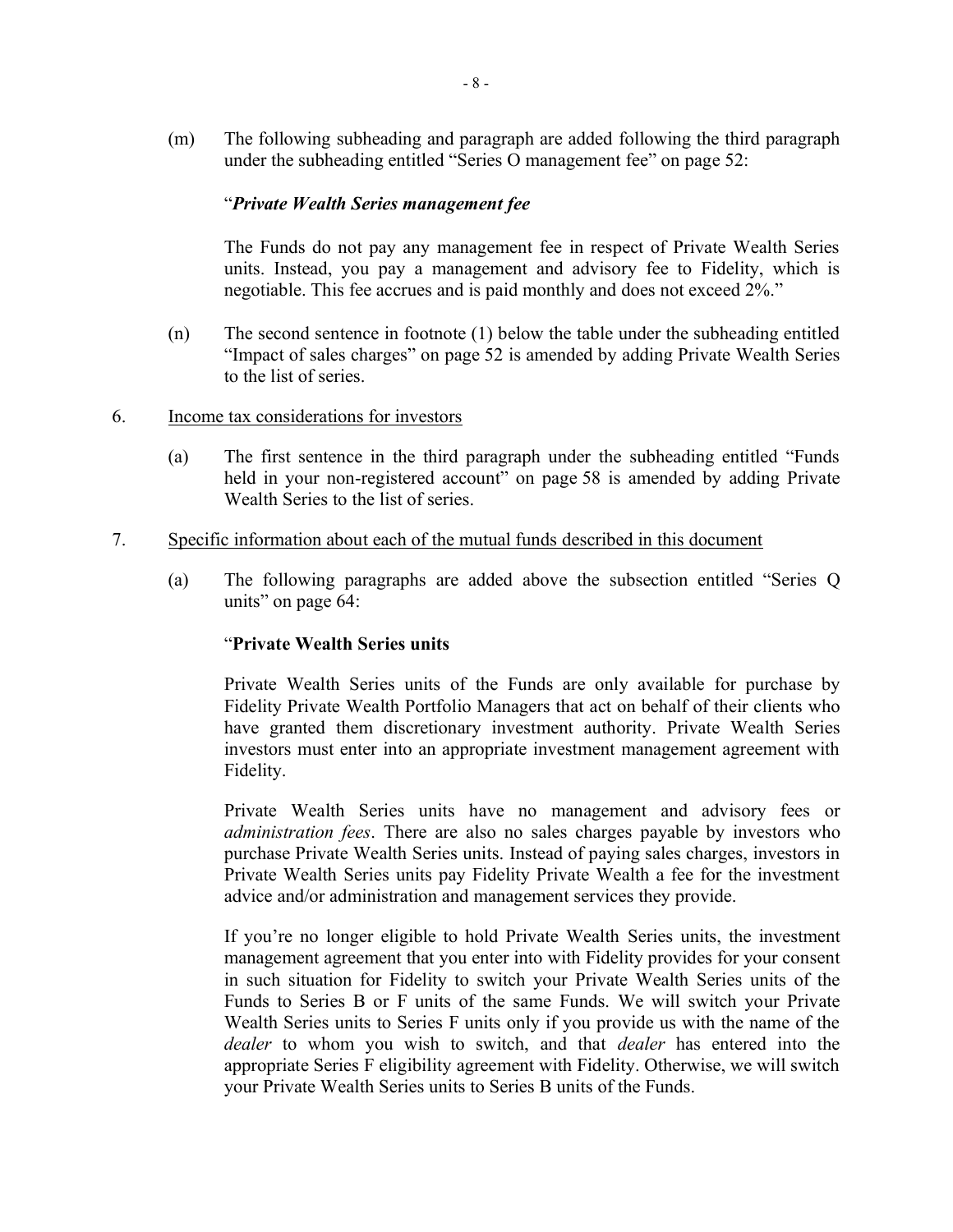Private Wealth Series units will not be eligible for the *Fidelity Preferred Program* or for the advisor service fee arrangements."

(b) The fourth paragraph under the subheading entitled "Other series information" on page 66 is deleted and replaced with the following:

"For each series of a Fund, excluding Series O and Private Wealth Series, Fidelity pays all of the operating expenses incurred by the Fund for that series (including for services provided by Fidelity and/or its affiliates), except for *Fund Costs*, in exchange for the *Administration Fee* that is paid by the Fund in respect of these series. For Series O and Private Wealth Series, Fidelity pays all of the operating expenses and costs incurred by the Fund in respect of Series O and Private Wealth Series (including for services provided by Fidelity and/or its affiliates), except for certain costs that are paid by the Fund in respect of Series O and Private Wealth Series. See the *Fees and expenses* section for details. The differences in expenses and fees between series mean that each series of a Fund has a different net asset value per unit."

- 8. Fund profile of Fidelity Canadian Disciplined Equity<sup>®</sup> Fund
	- (a) The row entitled "Date started" on page 84 is amended by adding the following series:

| Date started | Private Wealth Series – April 28, 2022 |
|--------------|----------------------------------------|
|--------------|----------------------------------------|

- (b) The row entitled "Type of securities" on page 84 is amended by adding the Private Wealth Series.
- 9. Fund profile of Fidelity American Disciplined Equity<sup>®</sup> Fund
	- (a) The row entitled "Date started" on page 114 is amended by adding the following series:

| Date started | Private Wealth Series – April 28, 2022 |  |
|--------------|----------------------------------------|--|
|--------------|----------------------------------------|--|

- (b) The row entitled "Type of securities" on page 114 is amended by adding the Private Wealth Series.
- 10. Fund profile of Fidelity International Growth Fund
	- (a) The row entitled "Date started" on page 215 is amended by adding the following series:

| Date started | Private Wealth Series – April 28, 2022 |
|--------------|----------------------------------------|
|--------------|----------------------------------------|

(b) The row entitled "Type of securities" on page 215 is amended by adding the Private Wealth Series.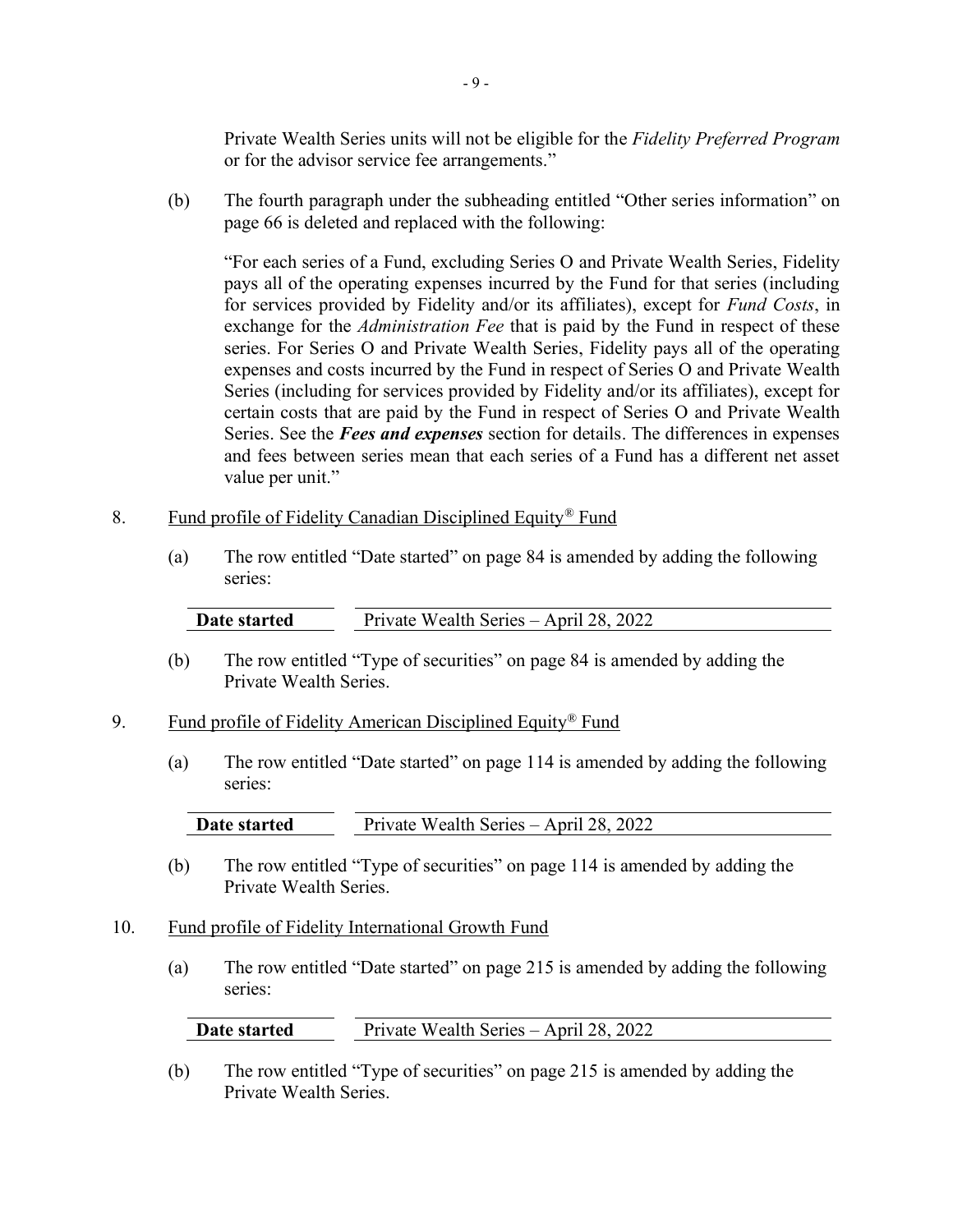#### 11. Fund profile of Fidelity Global Income Portfolio

(a) The row entitled "Date started" on page 319 is amended by adding the following series:

| Date started | Private Wealth Series – April 28, 2022 |
|--------------|----------------------------------------|
|              |                                        |

(b) The row entitled "Type of securities" on page 319 is amended by adding the Private Wealth Series.

## 12. Fund profile of Fidelity Global Balanced Portfolio

(a) The row entitled "Date started" on page 325 is amended by adding the following series:

| Date started | Wealth Series – April 28, 2022<br>Private |
|--------------|-------------------------------------------|
|              |                                           |

(b) The row entitled "Type of securities" on page 325 is amended by adding the Private Wealth Series.

#### 13. Fund profile of Fidelity Global Growth Portfolio

(a) The row entitled "Date started" on page 331 is amended by adding the following series:

| Date started | Private Wealth Series – April 28, 2022 |
|--------------|----------------------------------------|
|              |                                        |

(b) The row entitled "Type of securities" on page 331 is amended by adding the Private Wealth Series.

# 14. Fund profile of Fidelity Canadian Bond Fund

(a) The row entitled "Date started" on page 379 is amended by adding the following series:

| Date started | Private Wealth Series – April 28, 2022 |
|--------------|----------------------------------------|

(b) The row entitled "Type of securities" on page 379 is amended by adding the Private Wealth Series.

## 15. Fund profile of Fidelity Canadian Money Market Fund

(a) The row entitled "Date started" on page 385 is amended by adding the following series:

**Date started** Private Wealth Series – April 28, 2022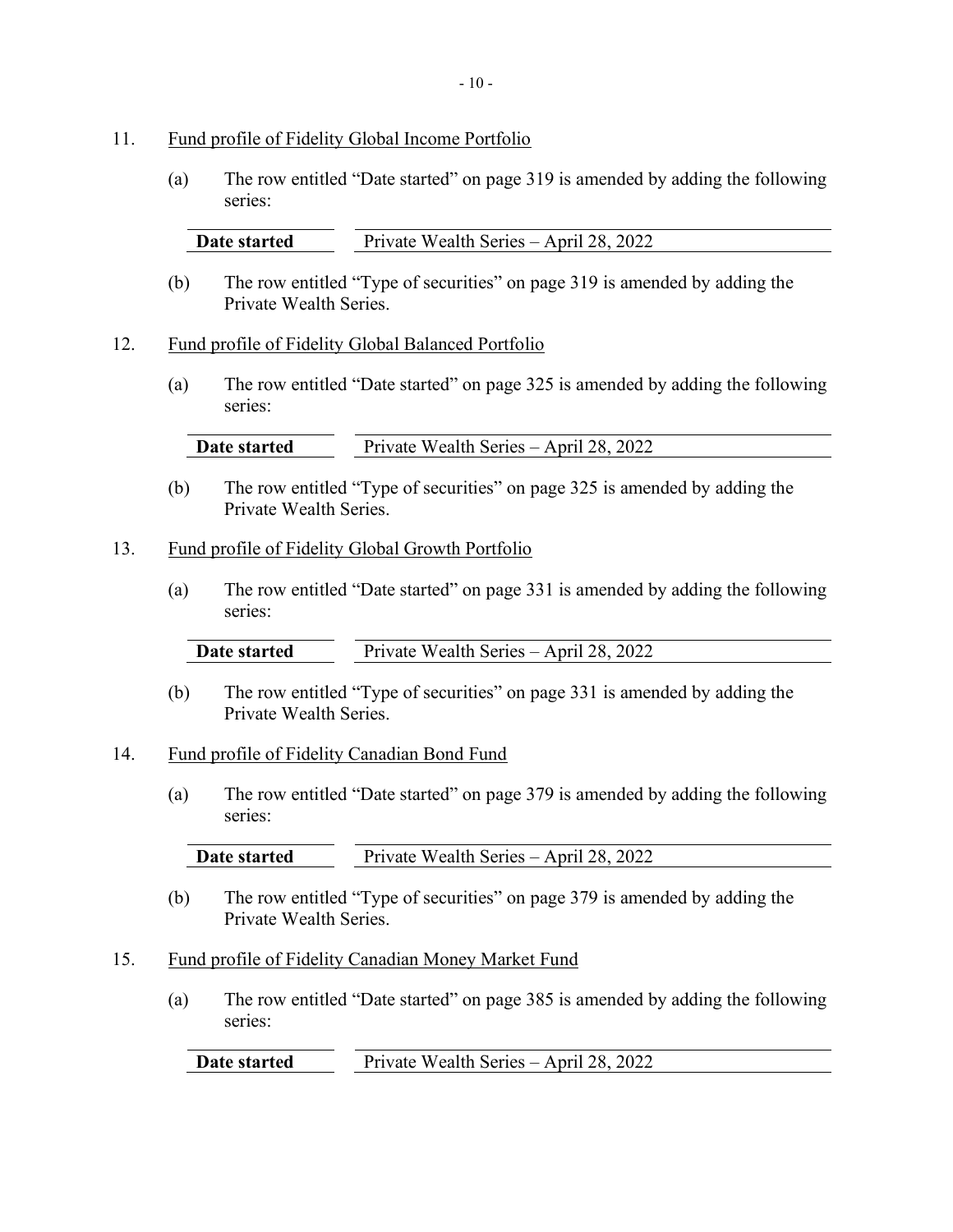- (b) The row entitled "Type of securities" on page 385 is amended by adding the Private Wealth Series.
- 16. Fund profile of Fidelity Canadian Short Term Bond Fund
	- (a) The row entitled "Date started" on page 387 is amended by adding the following series:

| Date started | Private Wealth Series – April 28, 2022 |
|--------------|----------------------------------------|

(b) The row entitled "Type of securities" on page 387 is amended by adding the Private Wealth Series.

#### 17. Fund profile of Fidelity Multi-Sector Bond Fund

(a) The row entitled "Date started" on page 407 is amended by adding the following series:

| Date started | Private Wealth Series – April 28, 2022 |
|--------------|----------------------------------------|

- (b) The row entitled "Type of securities" on page 407 is amended by adding the Private Wealth Series.
- 18. Glossary
	- (a) The term "dealer" and its corresponding definition are deleted and replaced with the following:

"**dealer** is a discount broker and/or a company or partnership that employs your financial advisor."